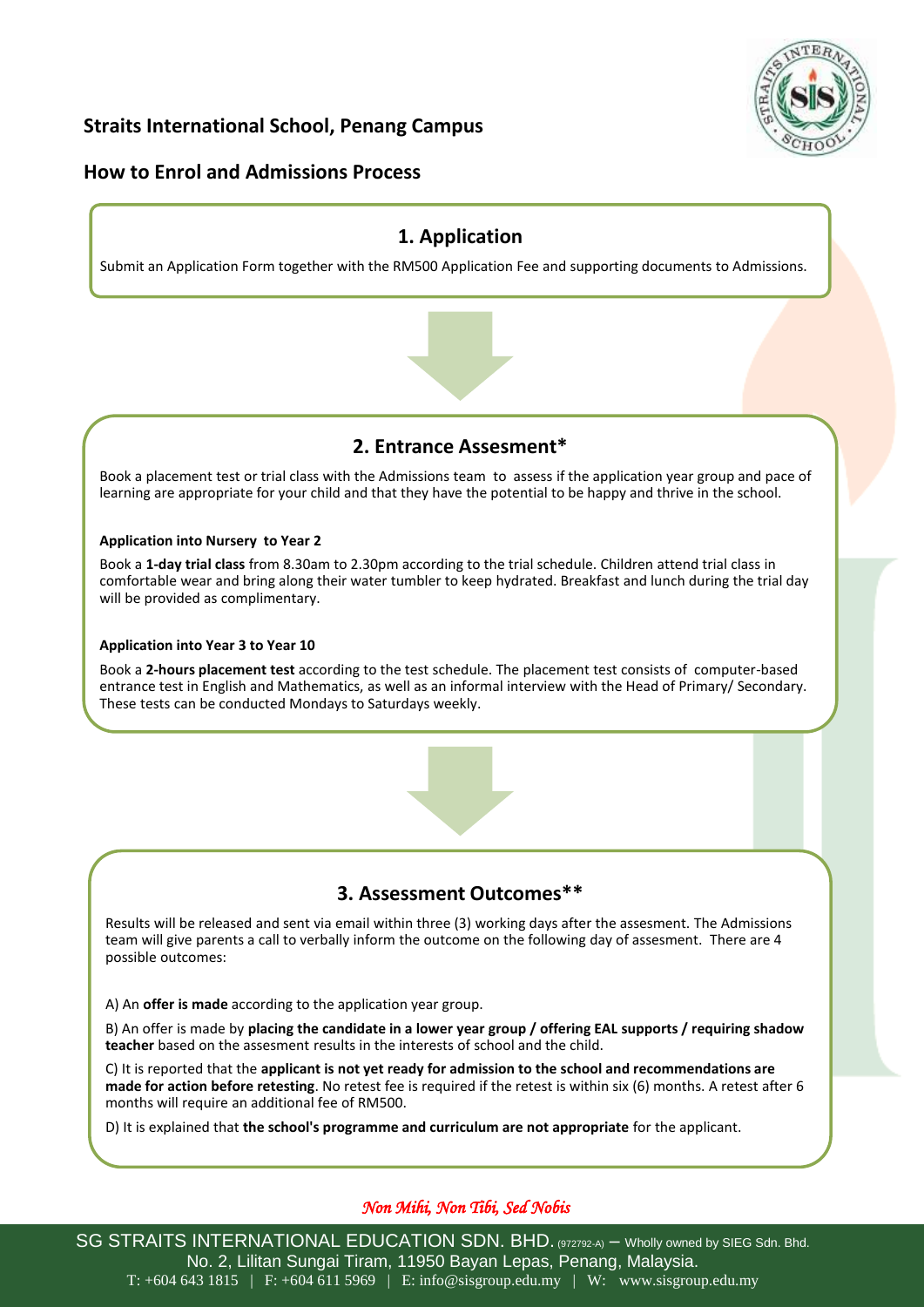

## **4. Acceptance of Offer**

Parents are required to repond to offer letters within seven (7) days by completing the enrolment procedure.



## **5. Enrolment Payment & Paperwork**

To confirm a place in the school, parents are requied to pay full school fees according to the Pro Forma Invoice given with the Acceptance Offer Letter. The recommended payment methods are **online transfer, cheque or cash.** 

Parents also need to complete and return the **Admissions Agreement, Insurance Form with the necessary documents and photographs** to complete the enrolment procedure.



# **6. Books, Uniforms & Shoes**

New students can purchase the school's uniform, textbooks and exercise books from the bookstore. A photograph of new students in uniform will be taken for creating a student ID card.

New students are required to purchase appropriate school shoes and swimming suit according to the shoes guideline and swimming letter given via email.



## **7. First Day of Schooling**

On the first day of schooling, new students report themself to the Admissions team on the ground floor reception area.

#### Additional Notes:

#### **Entrance Assessment\***

It is understood that candidates will have different school backgrounds and different levels of English; the assessment attempts to measure a candidate's potential to learn and develop. All candidates are assessed in a similar way so that decisions about class groupings can be made.

#### **Assessment Outcomes\*\***

In the event of the school not accepting the applicant and no retest required, the 70% of the RM500 application fee can be refunded accordingly.

#### *Non Mihi, Non Tibi, Sed Nobis*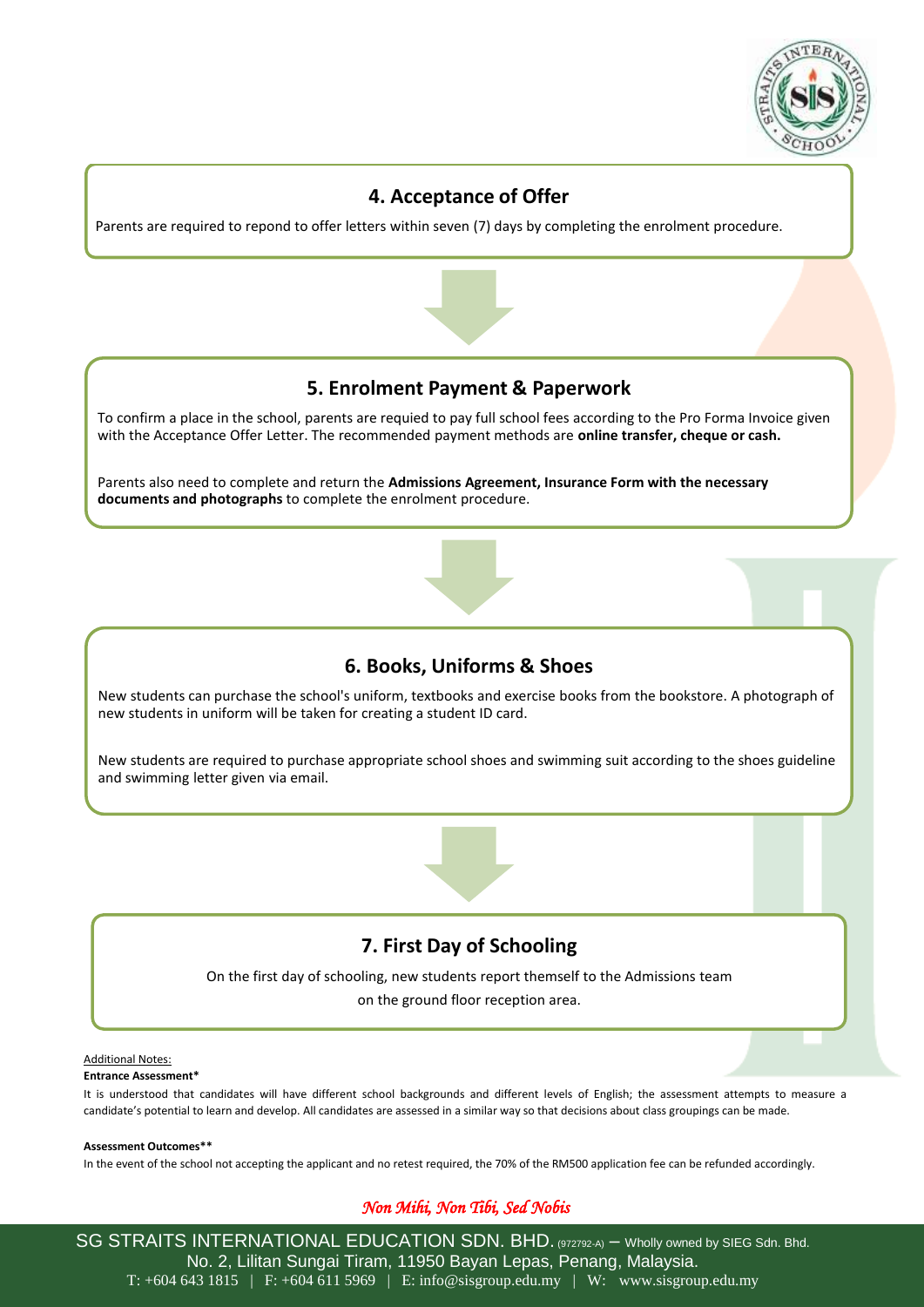

### **Schooling Hours**

| <b>Year Group</b>   | <b>School Hour</b>                                                                   |
|---------------------|--------------------------------------------------------------------------------------|
| Nursery & Reception | 7.45am till 2.30pm                                                                   |
| Year 1 to Year 11   | 7.45am till 3.30pm or 3.45pm (depending on the year group) *                         |
|                     | Year 1 to 11 students are required to attend co-curriculum from<br>2.30pm to 3.30pm. |
|                     | * Year 1, 2, 3, 7, 8 and 9 finish at 3.30pm.                                         |
|                     | Year 4, 5, 6, 10 and 11 finish at 3.45pm.                                            |

## **Co-Curriculum (Extra Activities)**

SIS offers a variety of co-curriculum activities for students from Year 1 onwards. Students or parents can choose the preferred activities from the options list at the beginning of term.

| Genre                                         | <b>Extra Activities</b>                                                                                                                     |                                                                                                             |
|-----------------------------------------------|---------------------------------------------------------------------------------------------------------------------------------------------|-------------------------------------------------------------------------------------------------------------|
| <b>Sports</b>                                 | Wushu <sup>*</sup><br>Tae Kwon Do*<br>Aikido <sup>*</sup><br>Floorball *<br><b>Ball Games *</b><br>Yoga<br><b>Table Tennis</b>              | Aerobics<br>Badminton<br>Swim Speed & Technique<br>Football<br>Futsal<br><b>Basketball</b><br>and more!     |
| Music &<br><b>Performances</b>                | Ballet *<br>Hip Hop <sup>*</sup><br>Zumba<br>Choir<br>Orchestra<br>Percussion<br>Piano*<br>Violin *                                         | Trumpet *<br>Flute *<br>Clarinet*<br>Saxophone *<br>Guitar <sup>*</sup><br>Drums*<br>Ukulele *<br>and more! |
| <b>Arts, Creativity &amp;</b><br><b>Games</b> | Robots 2 U *<br>Chess <sup>*</sup><br><b>Playdoh Sculptures</b><br>Design & Technology<br><b>Crafty Creations</b><br><b>Mandala Drawing</b> | Sketching<br><b>Creative Arts</b><br>Boardgame<br>Debating<br><b>Problem Solving</b><br>and more!           |
| <b>Academic Support</b>                       | Fun with Vocab<br>Mandarin Fun<br><b>Advanced Mandarin</b><br><b>Phonics Enrichment</b><br><b>Buddy Reading</b>                             | Fun with Maths<br><b>Handwriting Club</b><br>Afterschool EAL<br>Language Presentation Skills<br>and more!   |

*\*Activities that require extra fees for external coach.*

*Please note that the above-mentioned activities are for reference only and not all the activities are available every term. Please refer to the Activities Form given by form tutor on the first week of schooling for details.*

## *Non Mihi, Non Tibi, Sed Nobis*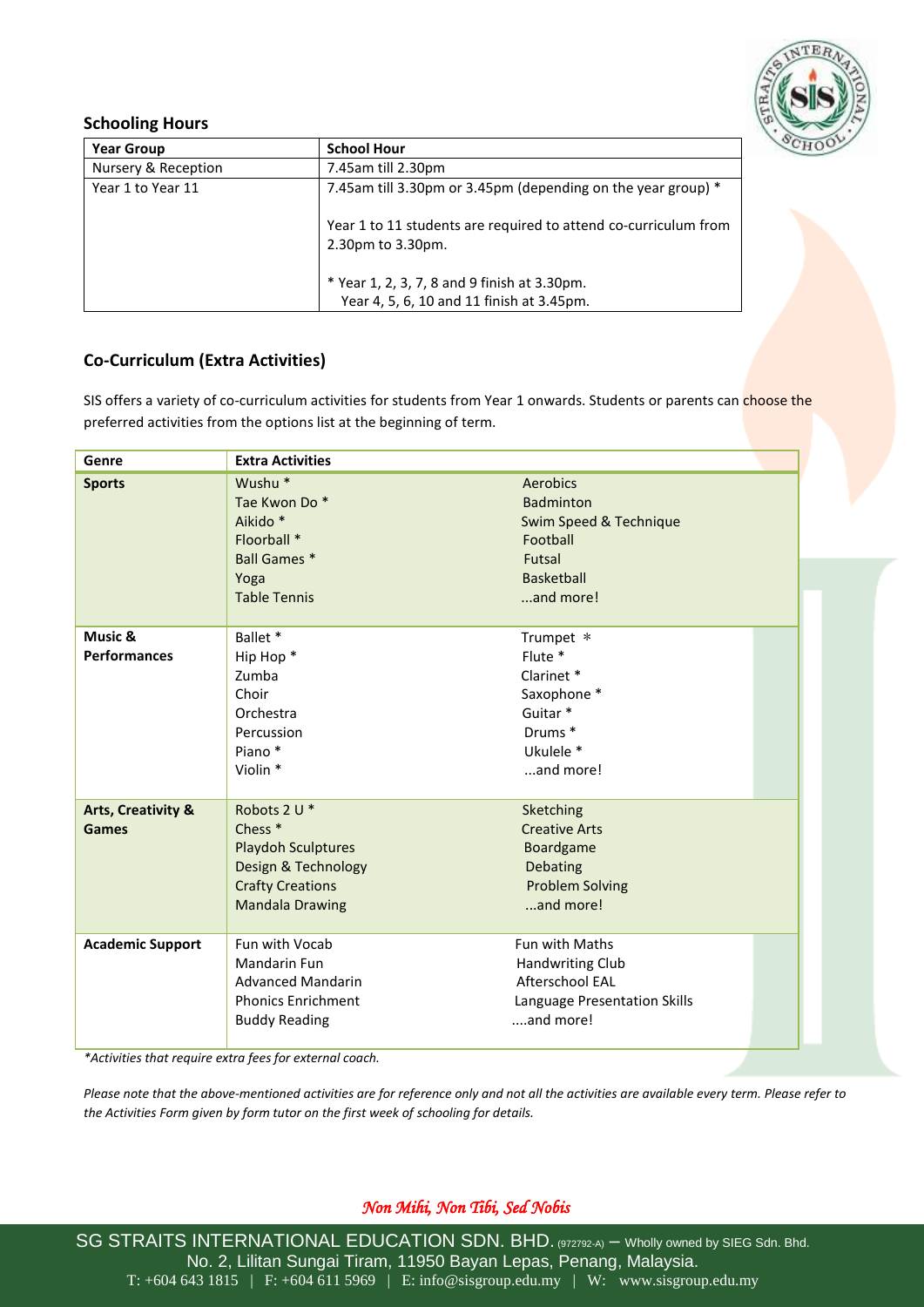# **Straits International School, Penang Campus**



# **Fees Structure (Term 2, Academic Year 2018/2019)**

| <b>No</b>                                     | Fee                             | <b>Year Group</b>     | Amount (RM)                     | Payment   | <b>Description</b>                                                                                                      |  |  |  |
|-----------------------------------------------|---------------------------------|-----------------------|---------------------------------|-----------|-------------------------------------------------------------------------------------------------------------------------|--|--|--|
| <b>Pay before Entrance Assessment</b>         |                                 |                       |                                 |           |                                                                                                                         |  |  |  |
| $\mathbf{1}$                                  | <b>Application Fee</b>          | <b>ALL</b>            | 500                             | One-time  | Non-refundable.<br>70% refundable if the<br>school does not accept<br>the applicant.                                    |  |  |  |
| Pay after received an Acceptance Offer Letter |                                 |                       |                                 |           |                                                                                                                         |  |  |  |
| $\mathbf{1}$                                  | Registration /<br>Enrolment Fee | Kindergarten          | 1,000                           |           | Non-refundable                                                                                                          |  |  |  |
|                                               |                                 | <b>Primary School</b> | 3,500                           | One-time  |                                                                                                                         |  |  |  |
|                                               |                                 | Secondary School      | 5,000                           |           |                                                                                                                         |  |  |  |
| $\overline{2}$                                | <b>Security Deposit</b>         | <b>ALL</b>            | 1 term of<br><b>Tuition Fee</b> | One-time  | Refundable upon<br>graduation or<br>withdrawal with at<br>least given 1 academic<br>term (3 academic<br>months) notice. |  |  |  |
| 3                                             | Resource Fee                    | <b>ALL</b>            | 1,800                           | Per Annum | Covers all teaching<br>resources in the<br>classrooms.<br>Does not include<br>student textbooks.                        |  |  |  |
| $\pmb{4}$                                     | <b>Tuition Fees</b>             | Nursery               | 4,860                           | Per Term  | 3 terms per year                                                                                                        |  |  |  |
|                                               |                                 | Reception             | 5,220                           |           |                                                                                                                         |  |  |  |
|                                               |                                 | Year 1                | 6,530                           |           |                                                                                                                         |  |  |  |
|                                               |                                 | Year 2                | 7,210                           |           |                                                                                                                         |  |  |  |
|                                               |                                 | Year 3                | 7,900                           |           |                                                                                                                         |  |  |  |
|                                               |                                 | Year 4                | 8,590                           |           |                                                                                                                         |  |  |  |
|                                               |                                 | Year 5                | 8,760                           |           |                                                                                                                         |  |  |  |
|                                               |                                 | Year 6                | 9,280                           |           |                                                                                                                         |  |  |  |
|                                               |                                 | Year 7                | 9,800                           |           |                                                                                                                         |  |  |  |
|                                               |                                 | Year 8                | 10,150                          |           |                                                                                                                         |  |  |  |
|                                               |                                 | Year 9                | 10,500                          |           |                                                                                                                         |  |  |  |
|                                               |                                 | Year 10               | 10,670                          |           |                                                                                                                         |  |  |  |
|                                               |                                 | Year 11               | 10,840                          |           |                                                                                                                         |  |  |  |

#### **Remarks**

- Security Deposit to be topped up yearly according to student's year of study, following the tuition fee for the year.
- All fees are subject to change without prior notice.

## *Non Mihi, Non Tibi, Sed Nobis*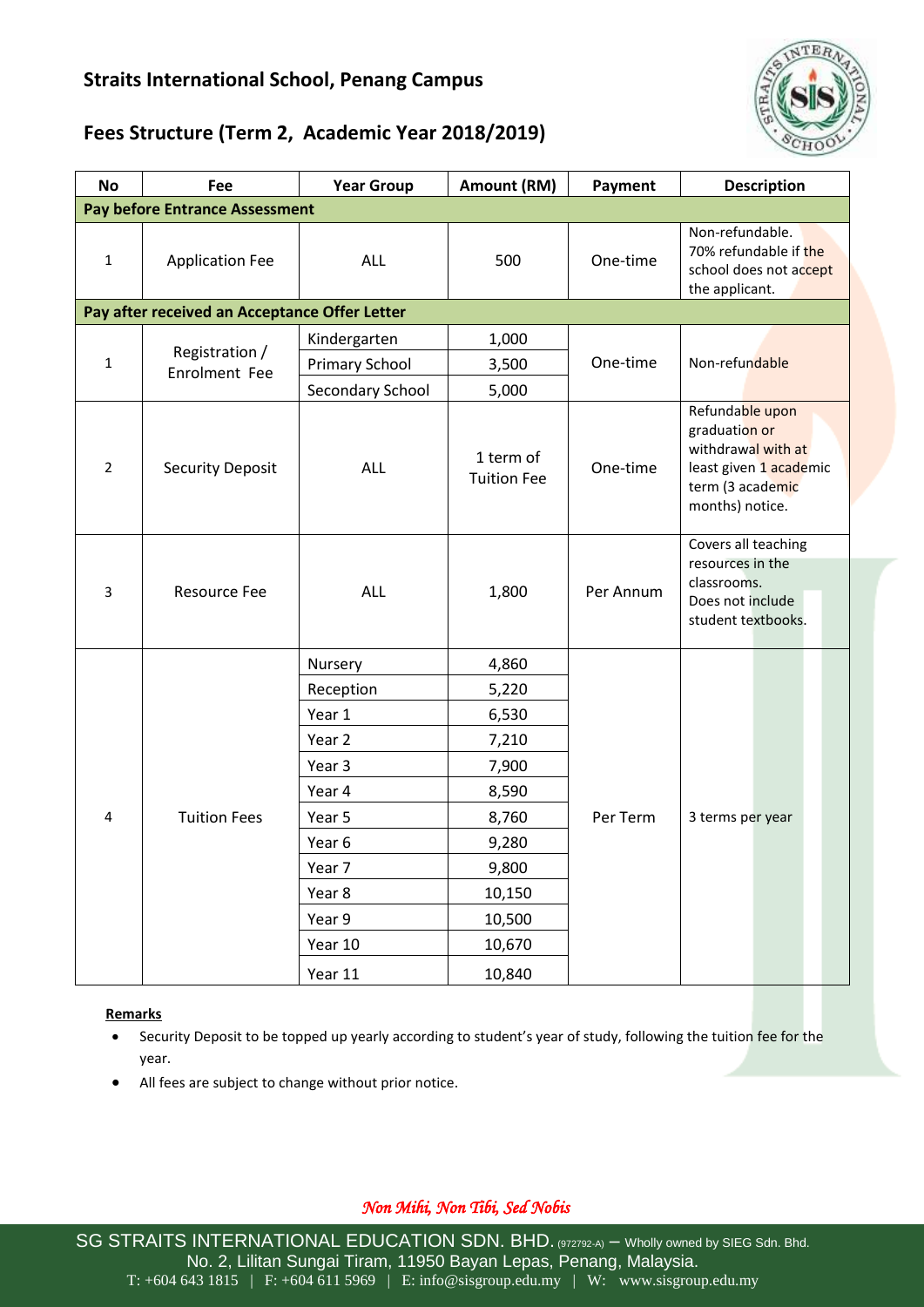## **Sibling Discount**

Effective January 2018, a **7% discount** is offered on tuition fees for the second younger child per family joining SIS per family, and **10%** for the third child and any more thereafter.

### **Upfront Payment Discount**

Effective August 2018, an additional **5% discount** on tuition fees is offered for upfront payment of the full academic year (must be from term 1).

### **Payment Method**

The school accepts school fees payment via online transfer, cheque or cash. The recommended payment method is online transfer and the bank details are as below. You are required to send over the transaction record/ receipt once you have done a transfer for verification purposes.

| : SG Straits International Education Sdn Bhd   |
|------------------------------------------------|
| : Maybank / Maybank Islamic Berhad             |
| : 5573 9910 5684                               |
| : MBBFMYKL                                     |
| : 9 & 9A, Jalan Relau, 11900 Penang, Malaysia. |
|                                                |

#### **School Fees Due Date**

Fees are payable termly in advance, due by the first day of each term. A late payment penalty of 5% per month will be charged on the amount outstanding if payment has not been received by the 15<sup>th</sup> day from the start of the School term.

#### **Withdrawal Notice**

The School requires **one (1) full academic term's notice** of a pupil leaving the School, or one (1) academic term's fees in lieu of notice. One full academic term's notice is **equivalent to twelve (12) academic weeks and does not include school holidays.** The deposits are refundable only if the student has attended for at least one full term.

#### *Non Mihi, Non Tibi, Sed Nobis*